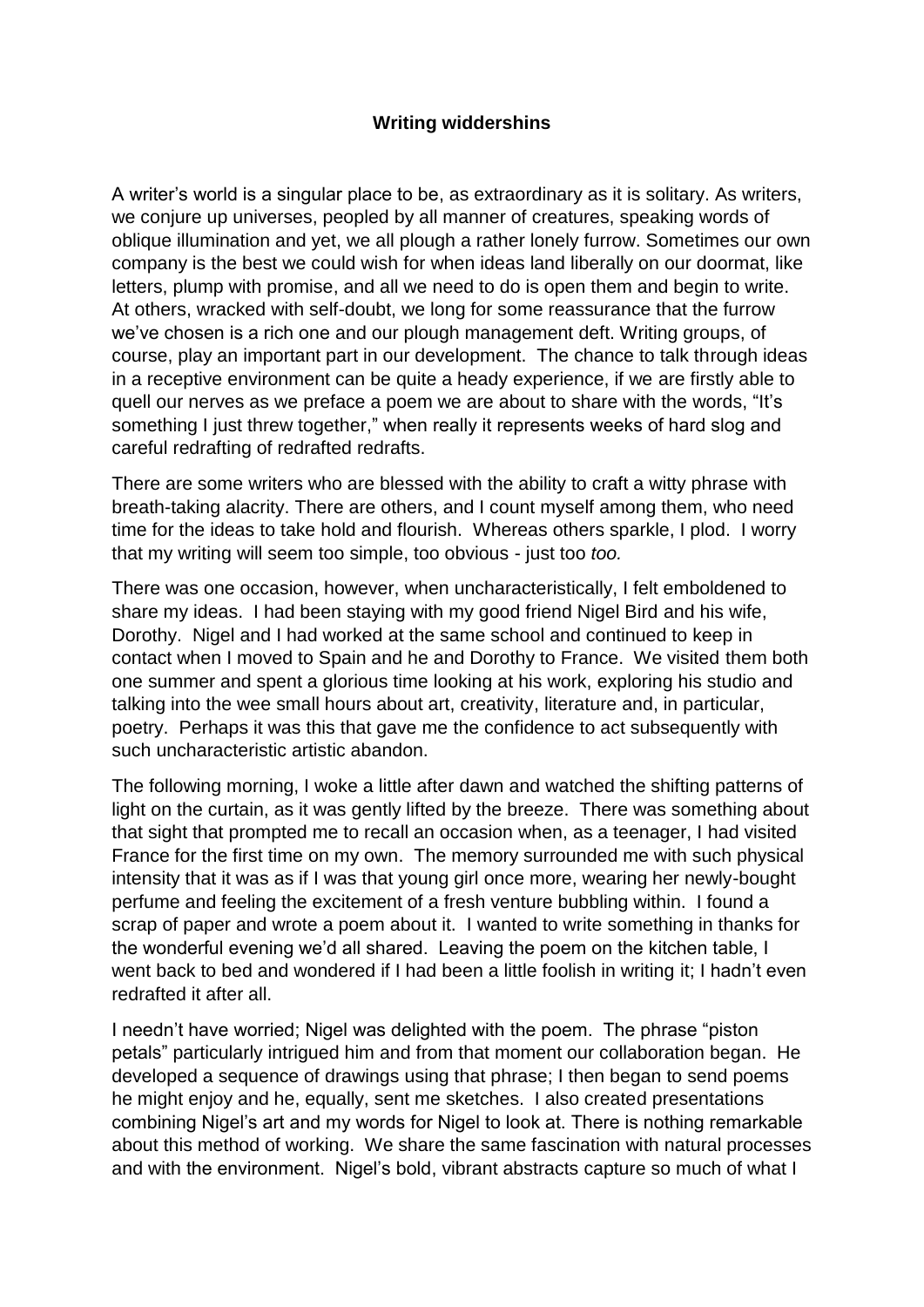see around me and try to convey in words. They enable me, without realising it, to look beyond the shape and the line and in doing so to see the world differently, particularly the processes of erosion, aging and change.

Nigel has recently become curious about how I write. I find this focus interesting as previously I had never really reflected overmuch on how I wrote, I just did it (and then fretted incessantly about its quality). It is proving to be an oddly illuminating experience. I find OneNote extremely useful. I'll take a photo while out on a walk and write a line or two to "fix" the moment or else note down a phrase that's been buzzing around in my head and look for a potential photograph to accompany it. These photo captions then often become the bare bones of a poem. I also have several notebooks in which I jot down my ideas and then, sometimes months later, I'll trawl through pages at random and begin working with some of the ideas there. It was only when I began explaining this to Nigel that I realised that I draft from right to left: I write the first draft on the right-hand side of the page and then redraft on the left. In effect, it's as if I write anti-clockwise. I have since tried drafting from left to right but it's not the same. My instinctive widdershins way of working just seems to suit me. I sent photographs to Nigel of my notebooks to show him what I mean and he in turn is currently working on some diptychs in response to this.

If you visit his website [\(www.nigel-bird.com\)](http://www.nigel-bird.com/) you'll see a presentation entitled "Landmarks" on his Statement page, which shows how our ideas work together. You'll also notice that the same sentence appears on each page of Nigel's website: "The nature of the stimulus informs the method of making". It's not merely that he tries to show what he sees or imagines: that which inspires him becomes an intrinsic part of his art production. That he's now incorporating my method of working into his art (which will then be reflected in the poems I'll write in response) is an extension of his "method of making". This latest stage in our collaboration is incredibly exciting and more than a little unnerving. I really have no idea how things will develop but I'm immensely grateful to Nigel that he has sufficient faith in my poems to take our work together in this new direction.

Haiku is a form that Nigel particularly likes to work with. When we collaborate with anyone, we are inviting them to share and, in doing so, to create new meanings. In the following haiku, I have tried to suggest how potential meanings exist at different levels. The punctuation marks could be the waves the haiku refers to but, then again, they could be the seductive sweep of the curves in Nigel's art work.

## **invitation**

 $\sim$  within these waves new worlds beckon; they will yield soon to(o) our thoughtful nets  $\sim$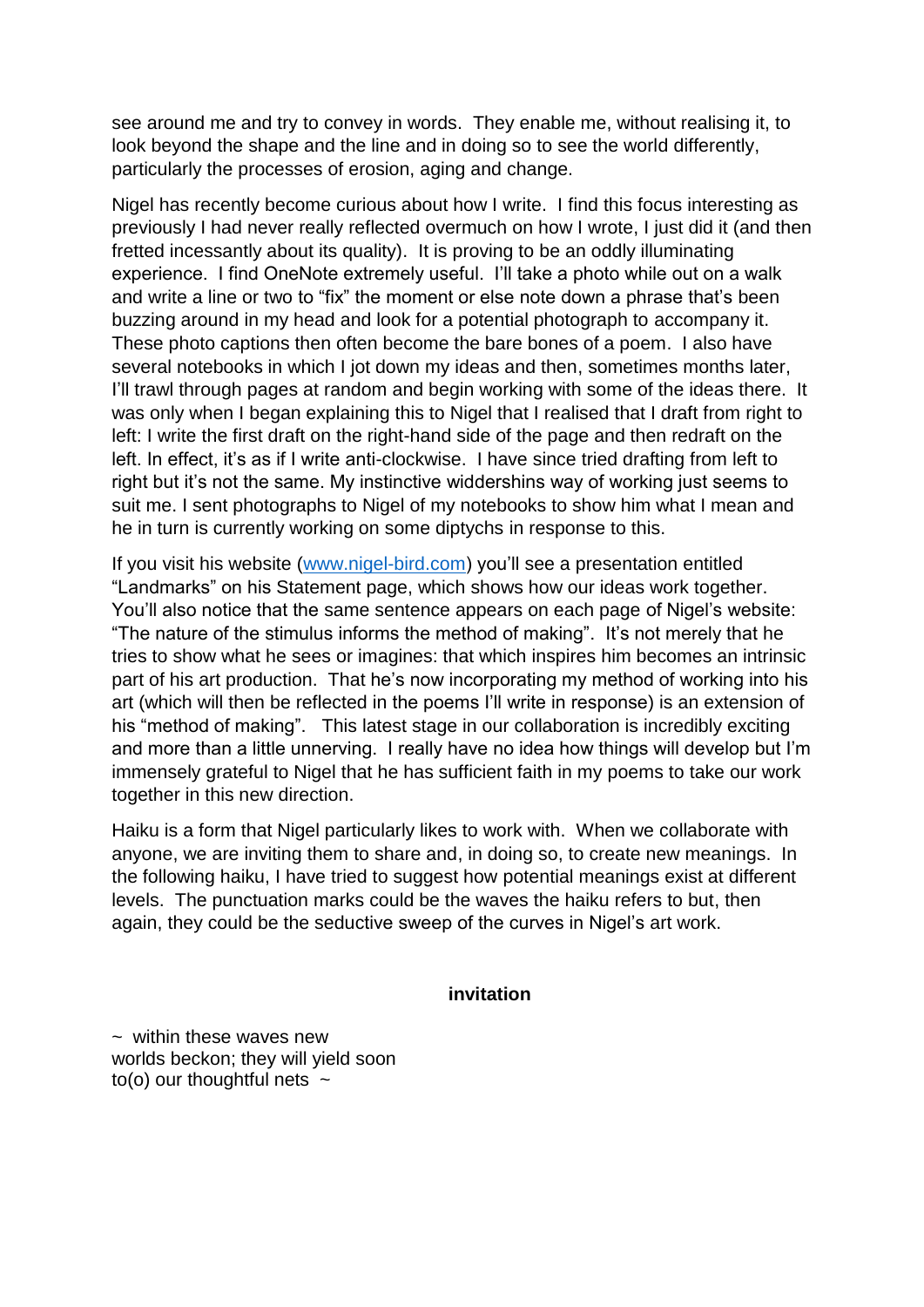

(Landmarks sequel: Nigel Bird)

Nigel and I are both intrigued by the ways we mark and are marked by the world around us. When I visited the quarry at El Mèdol in Tarragona and stood next to the witness column which showed the depth to which generations of slaves were forced to dig, I thought of further marks: the slaves' scarred flesh reflected in the limestone's appearance. Nigel's chilling art "bears its slave stripes keenly", helping me to make the elusive connection I longed to feel as I placed my hand against the stone.

## **El Mèdol, Tarragona**

The full-throated blare and glare of the CN 340 tears through the August morning,

Service station palms frolic fitfully like ostrich feathers in the hands of wayward girls,

While, deep below, the Via Augusta traces its imperial lineage along antique channels.

Tarraco's limestone, too workaday for Rome's elite,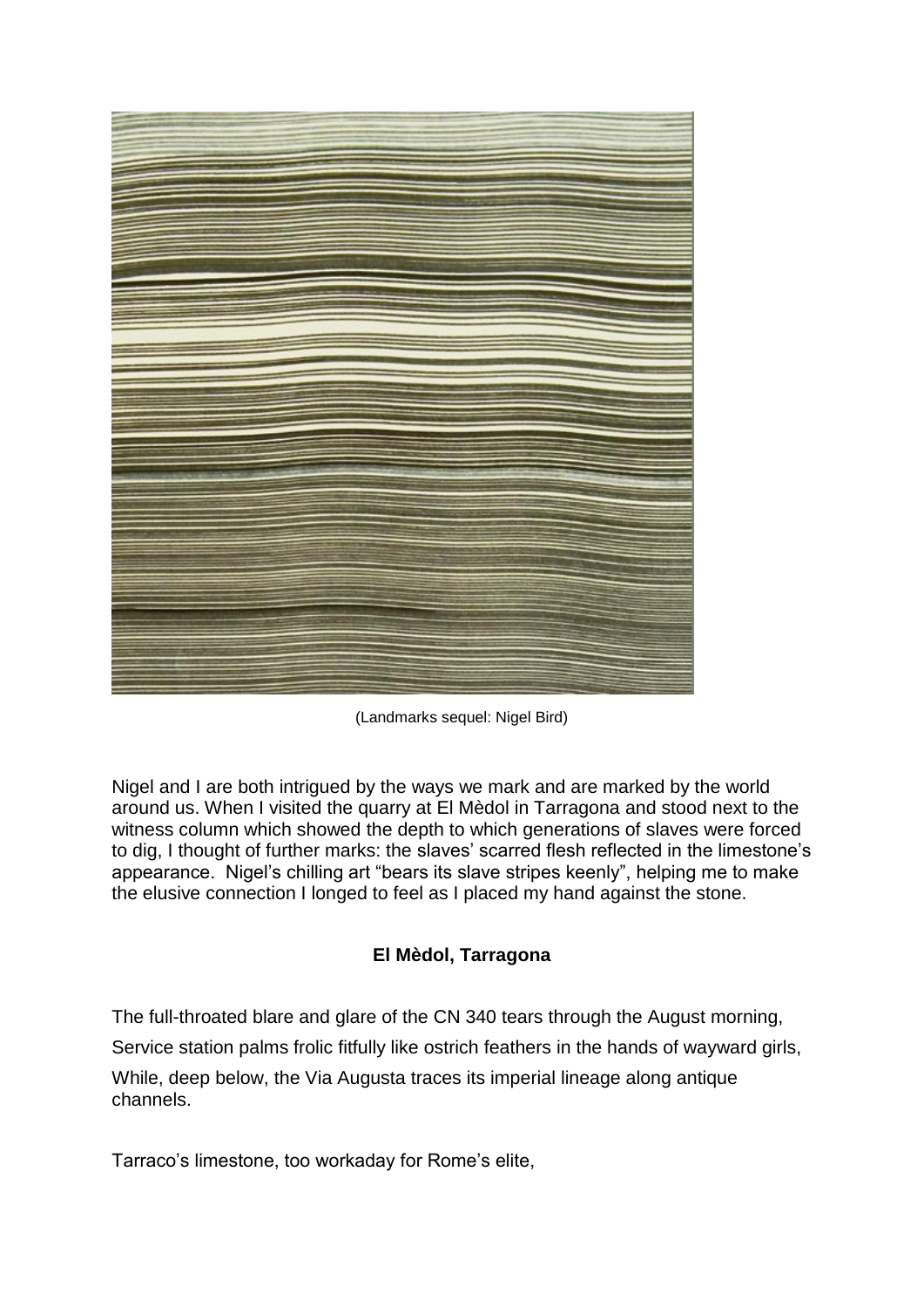Bears its slave stripes keenly, its golden tones, Marbled in pink and white, sole testament to its provenance.

The percussive beat of feet on gravel falls silent at the sudden shock of the witness column,

Twenty metres of rough-hewn rock measuring the depth of quarried stone And quarried flesh, marked by toil and unmarked in death.

My hand cold against the stone stays shackled to my modernity, No murmuring of ancestral voices speaks to my alien heart, Silence seals around me like a second skin.



(Levels – 40 x 50cm – carbon deposits and white gloss paint on paper: Nigel Bird)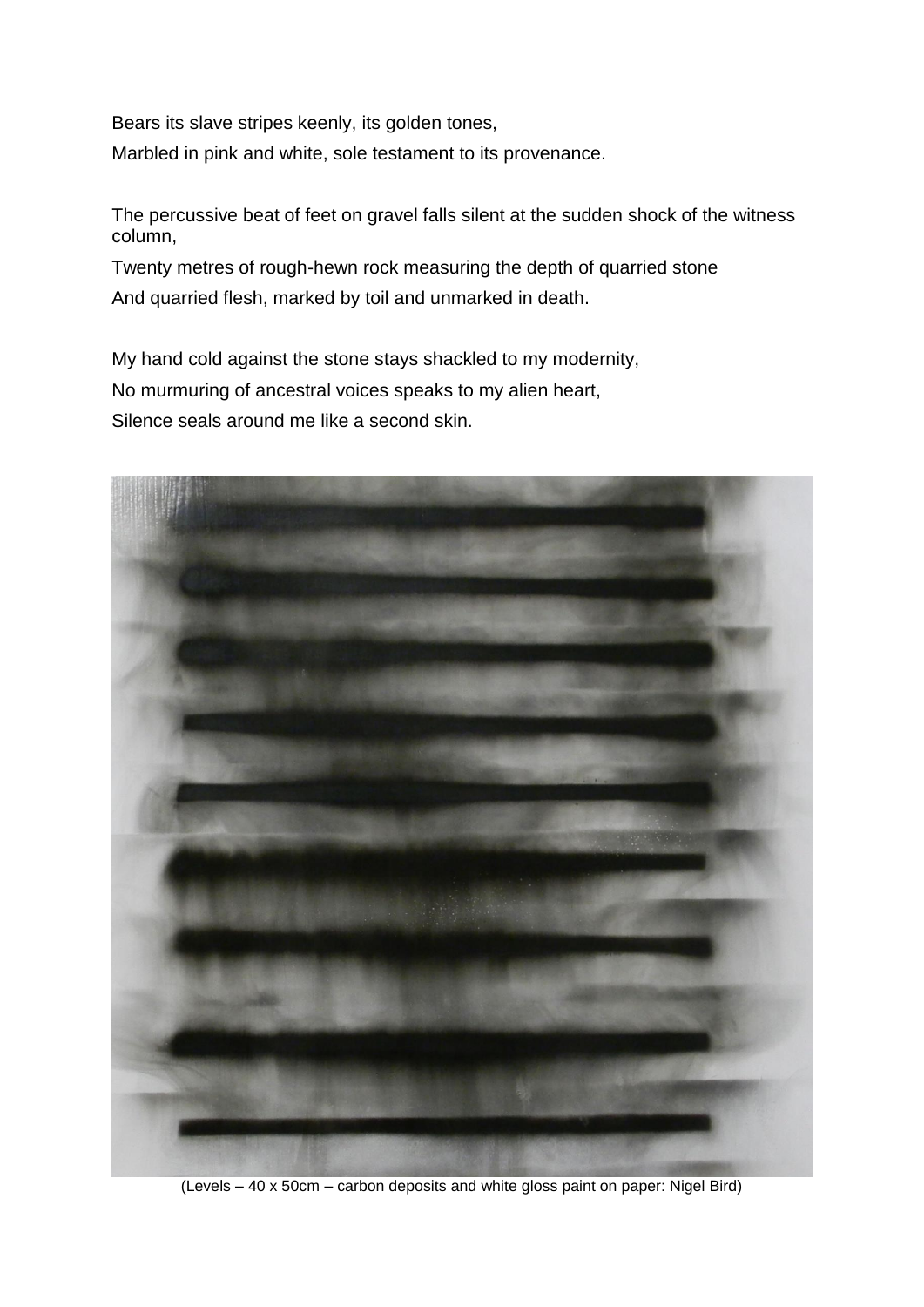And now, armed, perhaps, with the same "alien boldness" I refer to in the next poem, it's time I shared with you the "piston petals" that prompted our collaboration Although the poem refers to "the joy of those first steps alone", that doesn't tell the full story. In sharing my ideas with Nigel, I have found the confidence to be more "widdershins" in my approach. We are all aware of the inherent power in the interaction between words and images. The chance to explore that power with fellow writers, whether they choose to work with words, images or both, is an opportunity not to be missed – take it!

## **Walking Down to the River**

Springtime of 1975, far from home, And my twin gaolers, Shyness and Self Doubt, Snore on, replete with recent feasting.

Surprised by the yielding lock's brisk click, I feel the sharp spark of an alien boldness within – And walk out for the first time alone

And Rouen opens early morning pavements to me, Greeting each footstep with glorious echo – Hope bubbling brimful, sun still drowsy And me, walking down to the river.

Breathing in the pulse of embryonic air, I catch another note, a sense of possibilities, Feeling the thrill of perfume sting my flesh (My badge of adulthood) And Life, with laughing eyes, ready to embrace me –

Piston petals of joy hiss and spit in playful glee, Exultant in ephemeral expectation – And me, walking down to the river.

'Que faut-it que je fasse maintentant?' My tongue tingles with subjunctival potential. 'Alors, je ne sais pas, moi.'

Decades later, the now of that moment still glistens, Its membrane, half-stirred by pre-dawn's half-light, Trembling at the touch of thought. Closing my eyes, I see that girl again, Walking down to the river.

Mid-morning, kneeling among my pot plants, I hear her laughter echoing As I turn to feel the sun warm my face. Smiling, by the open gate, she stands with hands outstretched, bidding me follow, And I am suddenly grateful